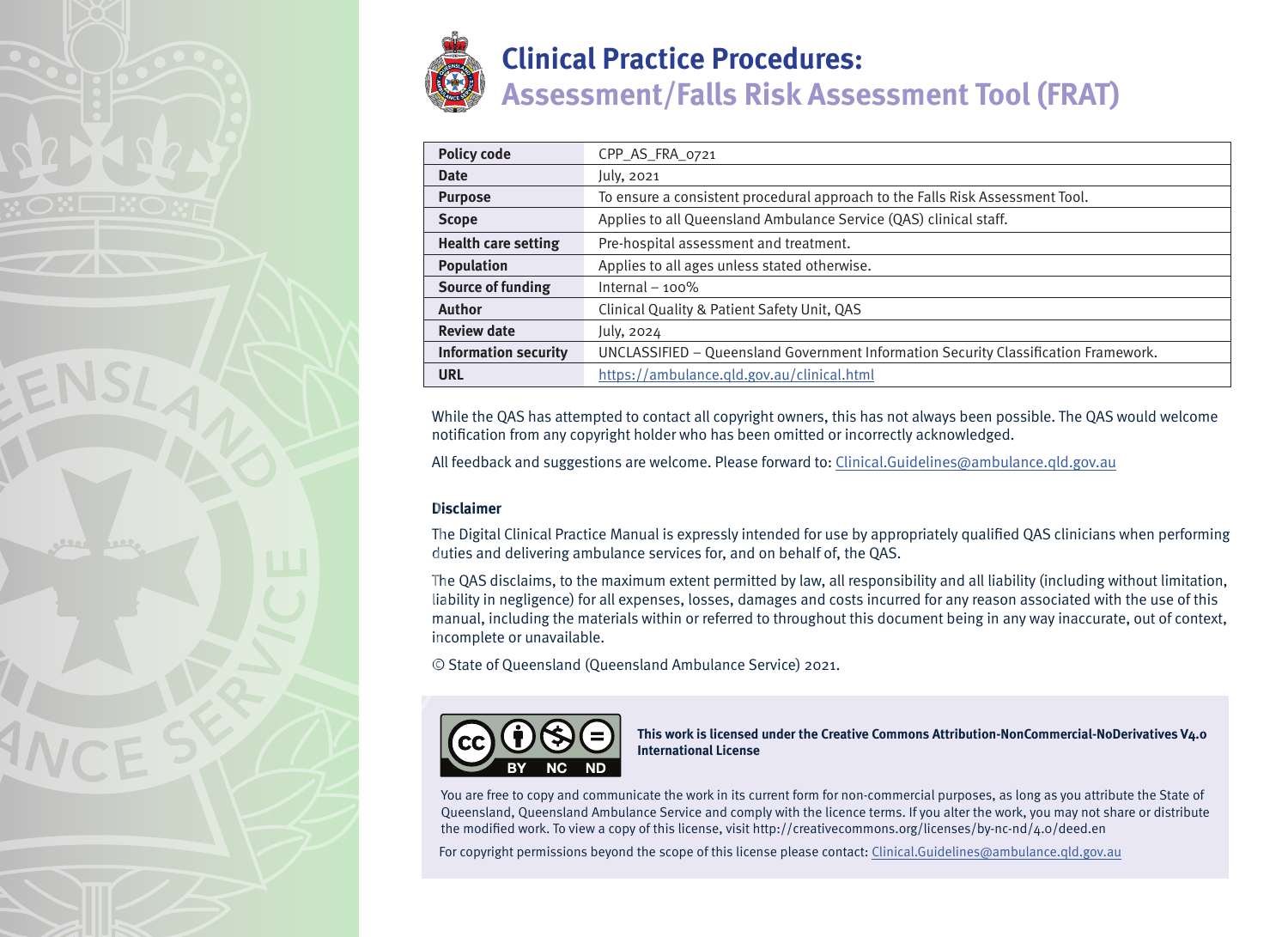## *Falls Risk Assessment Tool*

Falls, particularly in older people, are a common presentation to emergency medical services and are associated with high levels of both social isolation and physical deterioration.[1]

Repeated slips, trips or stumbles can be warning signs of future falls and early intervention could prevent future falls from occurring.[2]

The prevention of falls in older people is a priority for health services as planning and proactive management through community based services can noticeably reduce the incidence of falls and associated injury.[2]

The Falls Risk Assessment Tool [3] was developed to provide a quick assessment of falls risk for older people outside hospitals for use by paramedics and other health care workers.

## **Contraindications** • Altered level of consciousness • Patients with injuries requiring further assessment or treatment **Complications** • Patients who have fallen **OR** to assess the risk of future falls. • Nil in this setting presentation to emergency medical services<br>and are associated with high levels of both social<br>isolation and physical deterioration.<sup>[1]</sup> The prevention of falls in The prevention of falls in The prevention of falls in The prevention of falls in services can noticeably<br>reduce the incidence of<br>falls and associated injury.<sup>[2]</sup> VHEN PRINTED

**Indications**

*July, 2021*